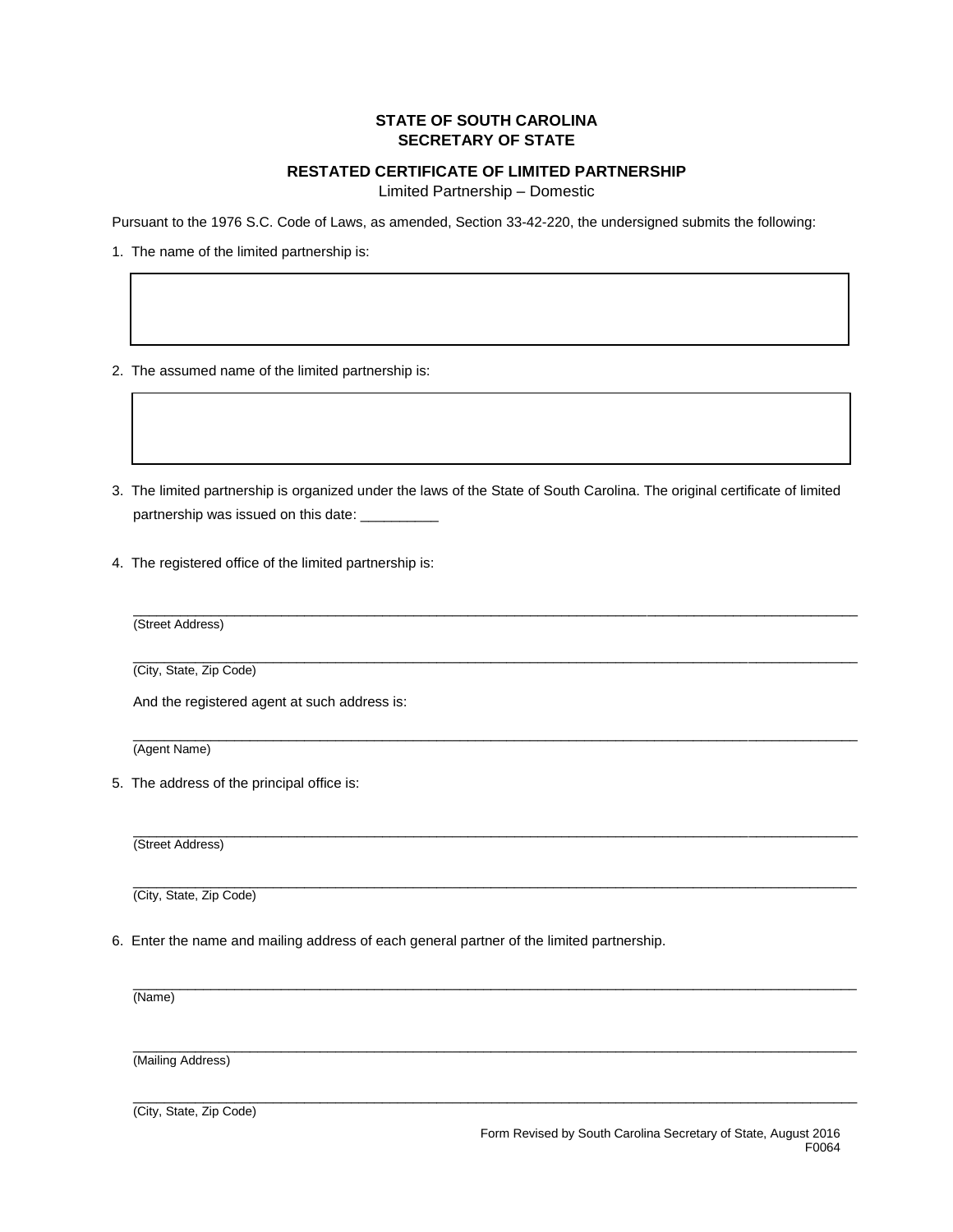Name of Limited Partnership

 $\overline{a}$  , and the state of the state of the state of the state of the state of the state of the state of the state of the state of the state of the state of the state of the state of the state of the state of the state o (Name)

(Mailing Address)

(City, State, Zip Code)

- 7. Enter the latest date upon which the limited partnership is to dissolve: \_\_\_\_
- 8. If the limited partnership wishes to include optional provisions, please include those in this space. If the space on this form is not sufficient, please attach additional pages with a reference to this section.

 $\overline{a}$  , and the state of the state of the state of the state of the state of the state of the state of the state of the state of the state of the state of the state of the state of the state of the state of the state o

 $\overline{a}$  , and the state of the state of the state of the state of the state of the state of the state of the state of the state of the state of the state of the state of the state of the state of the state of the state o

9. If this restatement is to include amendments, please enter the complete text of each amendment. If the space on this form is not sufficient, please attach additional pages containing a reference to this section.

10. These amendments to the certificate of limited partnership shall begin as of the filing date with the Secretary of State unless a delayed time is indicated:

 $\overline{a}$  , and the state of the state of the state of the state of the state of the state of the state of the state of the state of the state of the state of the state of the state of the state of the state of the state o

 $\overline{a}$  , and the state of the state of the state of the state of the state of the state of the state of the state of the state of the state of the state of the state of the state of the state of the state of the state o

Date \_\_\_\_\_\_\_\_\_\_\_\_

(Signature of General Partner)

(Type or Print Name)